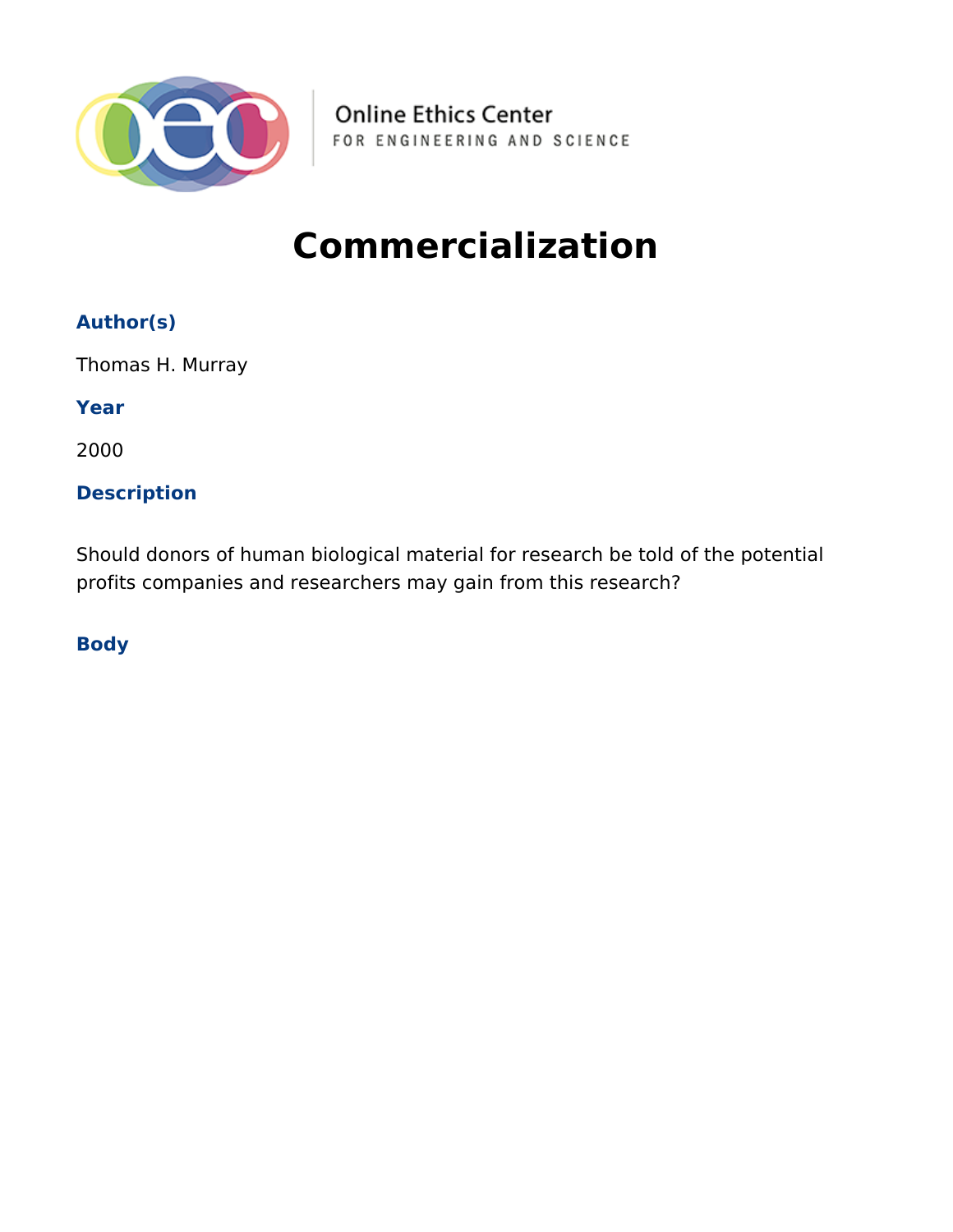A scientist supported by both NIH and private sources is tracking she believes helps to mediate the process by which the walls of b to accumulate the deposits that lead to occlusion, restricted bloo ultimately to disease. The next step in her research requires obta samples of tissue from people being treated for myocardial infarc strokes. She is very hopeful that once she has identified the alle associated with the buildup of deposits on arterial walls, a test c and marketed that would identify those individuals with moderate cholesterol who are at most risk.

- \* Should the scientist offer to share whatever royalties she mig the donors of the tissue?
- **.** Should the informed consent include information that this rese have commercial applications, and that the donors of the human materials will not share in the profits that might come?

## Notes

Caroline Whitbeck introduced methods and modules for discussing in responsible conduct of research at a Sigma Xi Forum in 2000. the development of this material came from an NIH grant.

You can find the entire sequence **S**cetherios Coart Ethics Modules in [Responsible Conduct of](https://onlineethics.org/taxonomy/term/1796) RSecsmer chiormation in these historical mod may be out-of-date; for instance, there may be a new edition of the society's code that is referred to in an item. If you have suggesti please contact the OEC.

#### Contributor(s)

Caroline Whitbeck

#### Rights

Use of Materials on the OEC

### Parent Collection

Scenarios for Ethics Modules in the Responsible Conduct of Rese